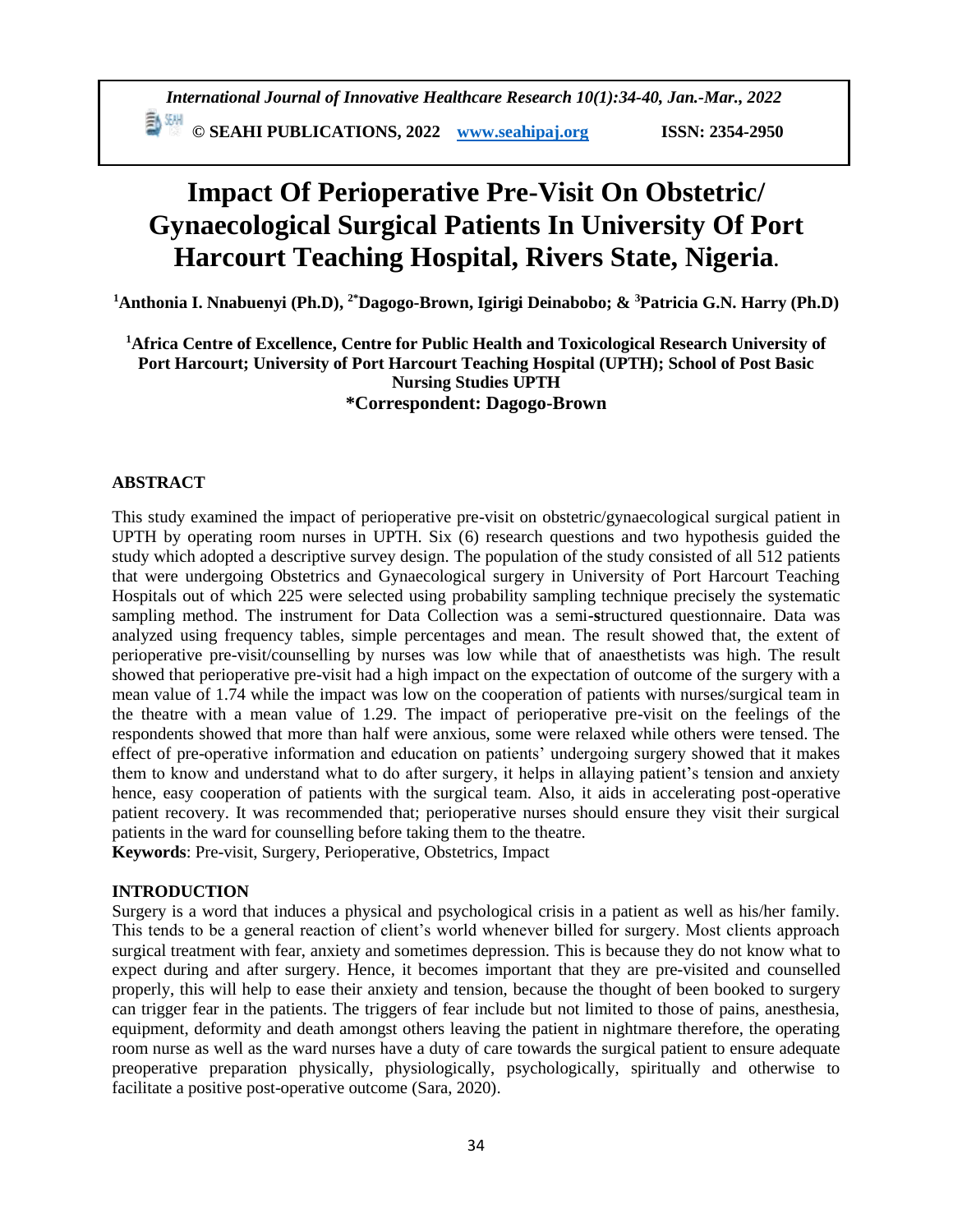Almost all surgeries whether emergency or planned minor, moderate, or major results in some physical trauma in the patient, hence the need for conscientious preoperative visit which will help the client in the attainment of optimum psychological adjustment that would enhance satisfactory operative process. This will help reduce the possibility of irreversible post-operative complication. Also, anxiety in elevated level of stress emits chemicals such as adrenaline and cortisone which have serious long-term effect on the body, prolonged anxiety leads to decreased wound healing, decreased immune response, increased risk of infection and electrolyte disturbance. Other possible complications include but not limited to: Anxiety, Depression, Digestive problems, Headaches, Heart disease, Sleep problems, Weight gain, Memory and concentration impairment ( McLaughlin, 2016).

Peri-operative pre- visit enhances good rapport between client and nurses. This develops through good communication skills, in so doing, patient is able to verbalize his/her fears, asking questions thereby receiving answers that clears misconceptions. This reduces patient's anxiety. A well-planned Perioperative pre-visit enhance a good rapport between the operating room nurse and the patient. This happens as the nurse uses her communication skills in the interactive process, re-assuring and empathizing with the patient which leads the patient to cast their trust on the nurse, asking questions about the procedure and expressing their fears about the surgery. This gives the operating room nurse the opportunity to learn more about the patient, observe the patient's behavior directly before assuming responsibility for the care of the patient. The nurse achieves that by asking and responding to probing questions about the client. It creates a therapeutic nurse-client relationship between the client and the nurse (Meeker & Rotrock, 1999).

It is said to be observed that perioperative pre-visit by the operating room nurse is seldom carried out in most hospitals; for example, at the University of Port Harcourt Teaching Hospital (UPTH). In view of the above phenomenon the researcher investigated the impact of perioperative pre-visit on the hospitalized Gynecological surgical patients in "UPTH", Choba, Rivers State of Nigeria.

#### **Research Questions**

The study provided answers to the following research questions:

1. To what extent do peri-operative nurses in UPTH pre-visit/counsel their patients before surgery?

2. What is the impact of pre-visit on the patient's surgical outcome expectation /cooperation of patients with the surgical team in the theatre

3. How does Peri-operative pre-visit/counseling improve patient's cooperation during surgery?

4. Will the pre-operative visit by peri-operative nurse help in alleviating the fear and anxiety expressed by patient?

**Ho:** There is no significant relationship between perioperative pre-visit and the recovery process of the surgical patient.

# **METHODOLOGY**

A descriptive survey design was used to carry out this study. The population of the study consists of all 512 patients that are undergoing Obstetrics and Gynecological surgery in University of Port Harcourt Teaching Hospital. An average of eight (8) Obstetric and Gynecological surgeries are done per day, and in an estimate of 64 days a total of 512 patients was attended to. The inclusion criteria include: patients that are booked for and have undergone Obstetrics and Gynecological surgery, that are stable and due for discharge. A sample size of 225 was selected using the systematic sampling technique with value of 'N'= 2 was used. Structured questionnaire and Hamilton Anxiety Rating Scale (HAM-A) was utilized to collect data from respondents. Direct interview, structured questionnaire and Hamilton Anxiety Rating Scale (HAM-A) will be administered to 240 respondents available in the ward (Hospitalized Gynecological, Post-natal and Surgical Patients) at the time of distribution and was collected. A total of 225 questionnaires were used for data analysis for pre- surgical patients. A total of 100 patients were used as control group, that is, not to be pre-visited/ counseled before surgery. A total of 125 patients were previsited/ counseled before surgery. Direct interview, structured questionnaire and Hamilton Anxiety Rating Scale were re-administered to all 225 post-surgical patients. Data was analyzed using percentage, mean, regression and analysis of variance.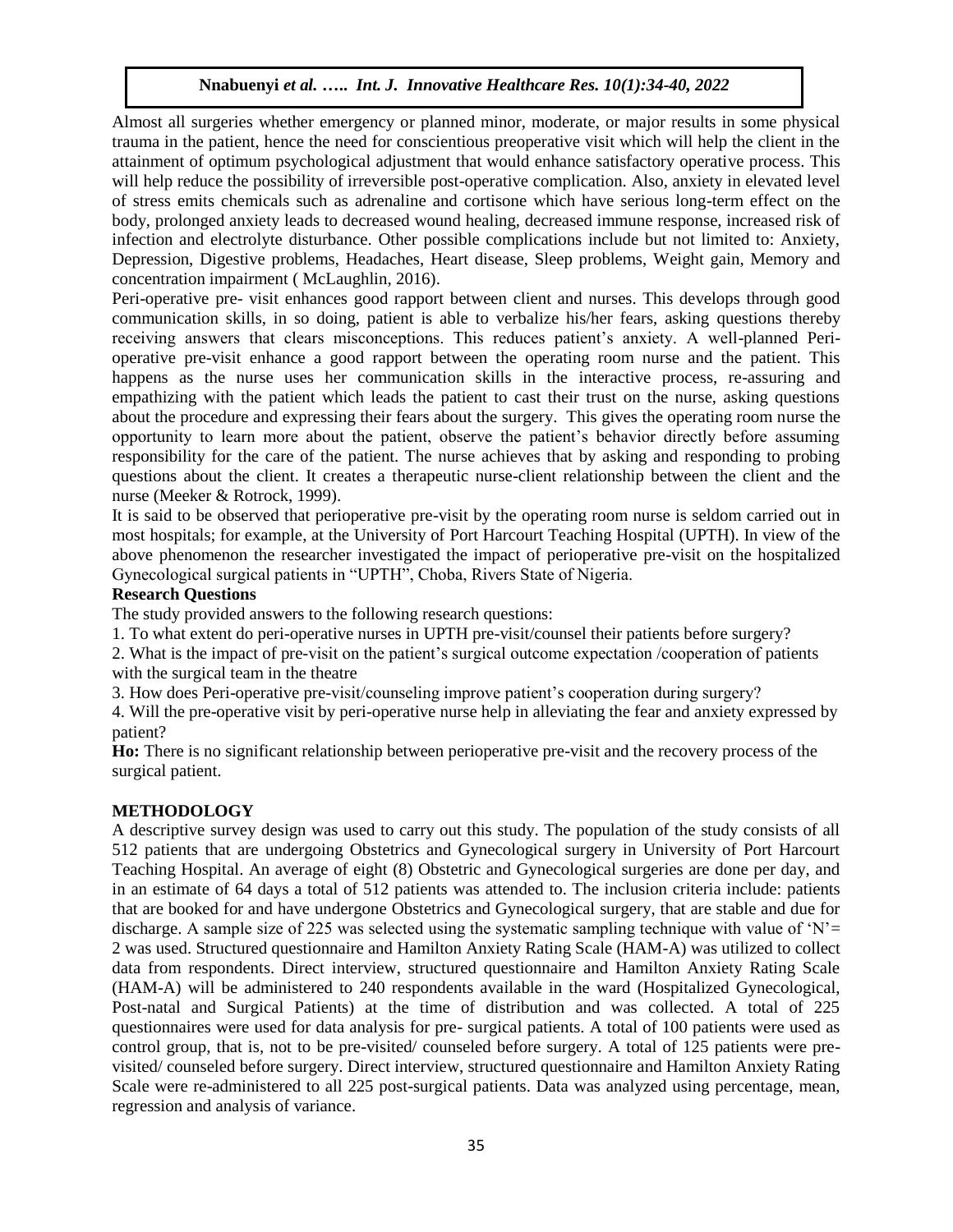#### **RESULTS**

| <b>SN</b> | <b>Items</b>                                                             | $\boldsymbol{X}$ | <b>Std Dev</b> | <b>Decision</b> |
|-----------|--------------------------------------------------------------------------|------------------|----------------|-----------------|
| 1         | Been visited in the ward by a nurse from the theater                     | 1.18             | 0.38           | Low extent      |
| 2         | Been visited before the surgery*                                         | 1.23             | 0.43           | Low extent      |
| 3         | Been visited after the surgery*                                          | 1.23             | 0.43           | Low extent      |
| 4         | Given explanation about the nature of things by the<br>nurse who visited | 1.13             | 0.34           | Low extent      |
| 5         | Understood the explanations given                                        | 1.12             | 0.33           | Low extent      |
|           | Grand mean                                                               | 1.14             | 0.35           | Low extent      |

# **Table 1: Pre-visit/counsel by Peri-operative Nurses (Criterion mean=1.50; N = 225)**

1-1.29 (Low extent), 1.29-1.49 (Moderate extent), 1.50-2.00 (High extent); \*Multiple response

Table 1 shows the extent to which peri-operative nurses pre-visit/counsel their patients before surgery. The result showed that only 40 patients indicated that they were visited in their ward by peri-operative nurses, 35 patients were visited before the surgery while 11 were visited after the surgery. Only 30 indicated that they were given explanation but only 28 understood the explanations given. The grand mean score of 1.14 indicates that the extent to which peri-operative nurses pre-visit/counsel their patients was low.

#### **Table 2: Impact of Peri-operative Pre-visit on the Gynecological Surgical Patient (N = 200, 100 previsited, 100 not visited)**

| <b>Items</b>                                                | <b>Pre-visited</b> |                | <b>Not-visited</b> |                |
|-------------------------------------------------------------|--------------------|----------------|--------------------|----------------|
|                                                             | <b>Yes</b>         | N <sub>0</sub> | Yes                | N <sub>0</sub> |
|                                                             | $F(\%)$            | $F(\%)$        | $F(\%)$            | $F(\%)$        |
| Knows the expected outcome of the surgery                   | 94(94.0)           | 6(6.0)         | 11(11.0)           | 89(89.0)       |
| Found it easy to cooperate or follow instruction $97(97.0)$ |                    | 3(3.0)         | 88(88.0)           | 12(12.0)       |
| from the surgical team                                      |                    |                |                    |                |
| Had complications after the surgery                         | 10(10.0)           | 90(90.0)       | 4(4.00)            | 96(96.0)       |

Table 2 showed that more of the respondents who were pre-visited knew the expected outcome of the surgery, and found it easy to cooperate or follow instruction from the surgical team with a proportion of 94.0% and 97.0% respectively as against 11.0% and 88.0% of the non-visited respondents.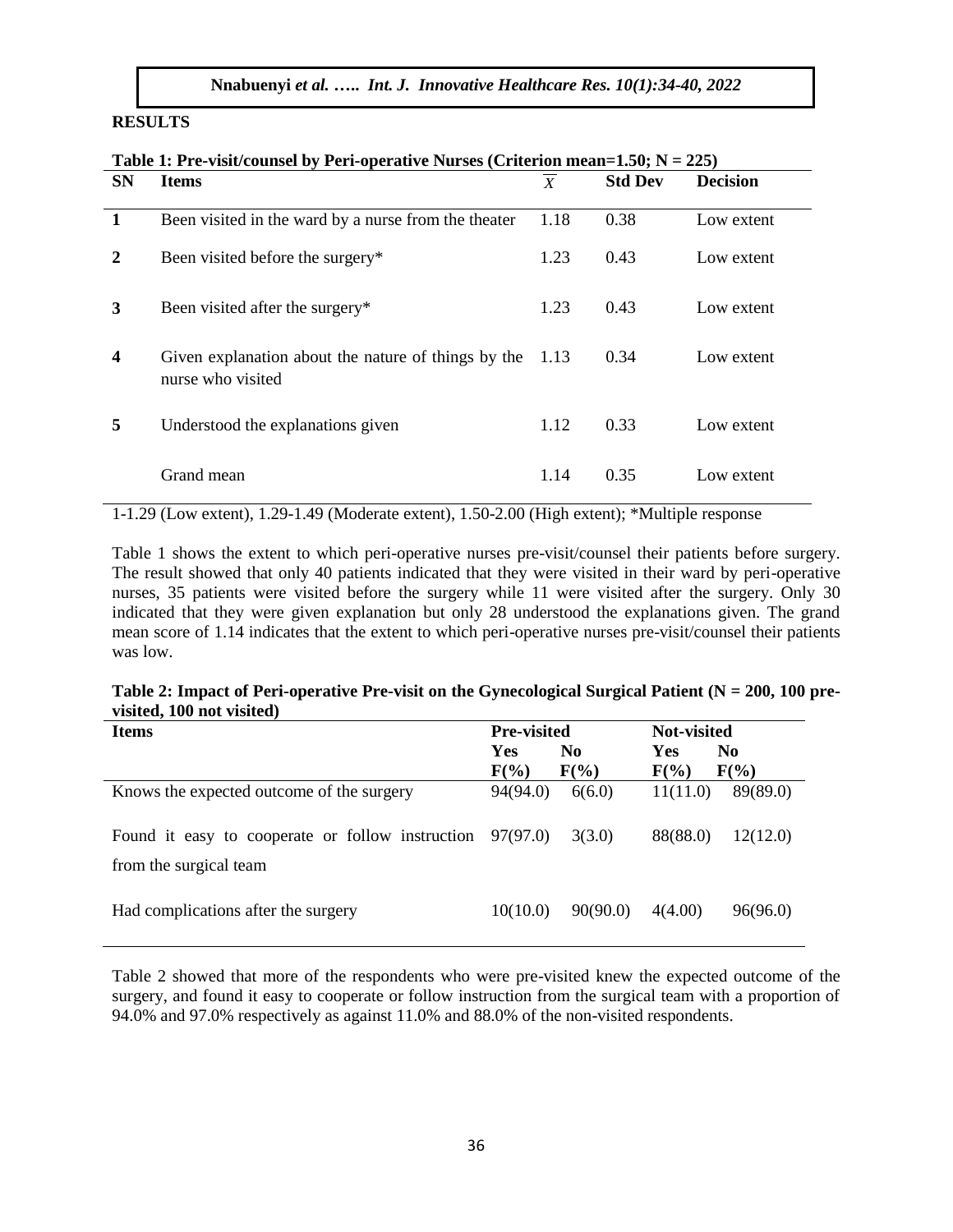**Nnabuenyi** *et al.* **…..** *Int. J. Innovative Healthcare Res. 10(1):34-40, 2022*

| $\mathbf{v}$ .<br><b>Anxiety severity</b> | <b>Pre-Visited</b> | Not visited | <b>Total</b> |
|-------------------------------------------|--------------------|-------------|--------------|
| <b>Mild</b>                               | 78(100)            | 0(0.0)      | 78(100)      |
| <b>Moderate</b>                           | 22(100)            | 0(0.0)      | 22(100)      |
| <b>Severe</b>                             | 0(0.0)             | 100(100)    | 100(100)     |
| <b>Total</b>                              | 100(50.0)          | 100(50.0)   | 200(100)     |
|                                           |                    |             |              |

| Table 3: Impact of pre-operative visit by peri-operative nurse in alleviating the anxiety expressed |  |  |
|-----------------------------------------------------------------------------------------------------|--|--|
| by patient                                                                                          |  |  |

Table 3 showed the impact of pre-operative visit by peri-operative nurse in alleviating the anxiety expressed by patient. The result showed that as compared to the not visited patients, the pre-visited patients had mild to moderate anxiety level as against all (100%) those who were not visited expressing a severe anxiety level. Thus, pre-operative visit had an impact in alleviating the anxiety expressed by patients.

| Table 4: Bivariate regression showing relationship between perioperative pre-visit and the anxiety |  |  |
|----------------------------------------------------------------------------------------------------|--|--|
| severity in patients                                                                               |  |  |

| <b>Variable</b>                     | <b>Mean</b> | <b>Bivariate analysis</b> |         |  |
|-------------------------------------|-------------|---------------------------|---------|--|
|                                     | score       | B (95% CI)                | p-value |  |
| Visitation status – ref not visited |             |                           |         |  |
| Pre-visited                         | 2.04        | $0.40 - 1.314$            | $.00*$  |  |
| *Significant                        |             |                           |         |  |

Table 5 showed the Bivariate regression on the relationship between perioperative pre-visit and the anxiety severity in patients. The result showed that there was a significant relationship (B (95% CI) =  $0.40 - 1.314$ ; p<0.05). Thus the null hypothesis which stated that there is no significant relationship between perioperative pre-visit and the anxiety severity in patients was rejected.

**Table 5: ANOVA result showing relationship between perioperative pre-visit and the recovery process of the surgical patients** 

| <b>Source of variance</b> | of<br><b>Sum</b><br><b>Squares</b> | df  | <b>Mean</b><br><b>Square</b> | <b>F-value</b> | p-value | <b>Decision</b> |
|---------------------------|------------------------------------|-----|------------------------------|----------------|---------|-----------------|
| <b>Between Groups</b>     | 5.780                              |     | 5.780                        | 20.922         | $.000*$ | Ho rejected     |
| <b>Within Groups</b>      | 54.700                             | 198 | .276                         |                |         | Ha accepted     |
| <b>Total</b>              | 60.480                             | 199 |                              |                |         |                 |

\*Significant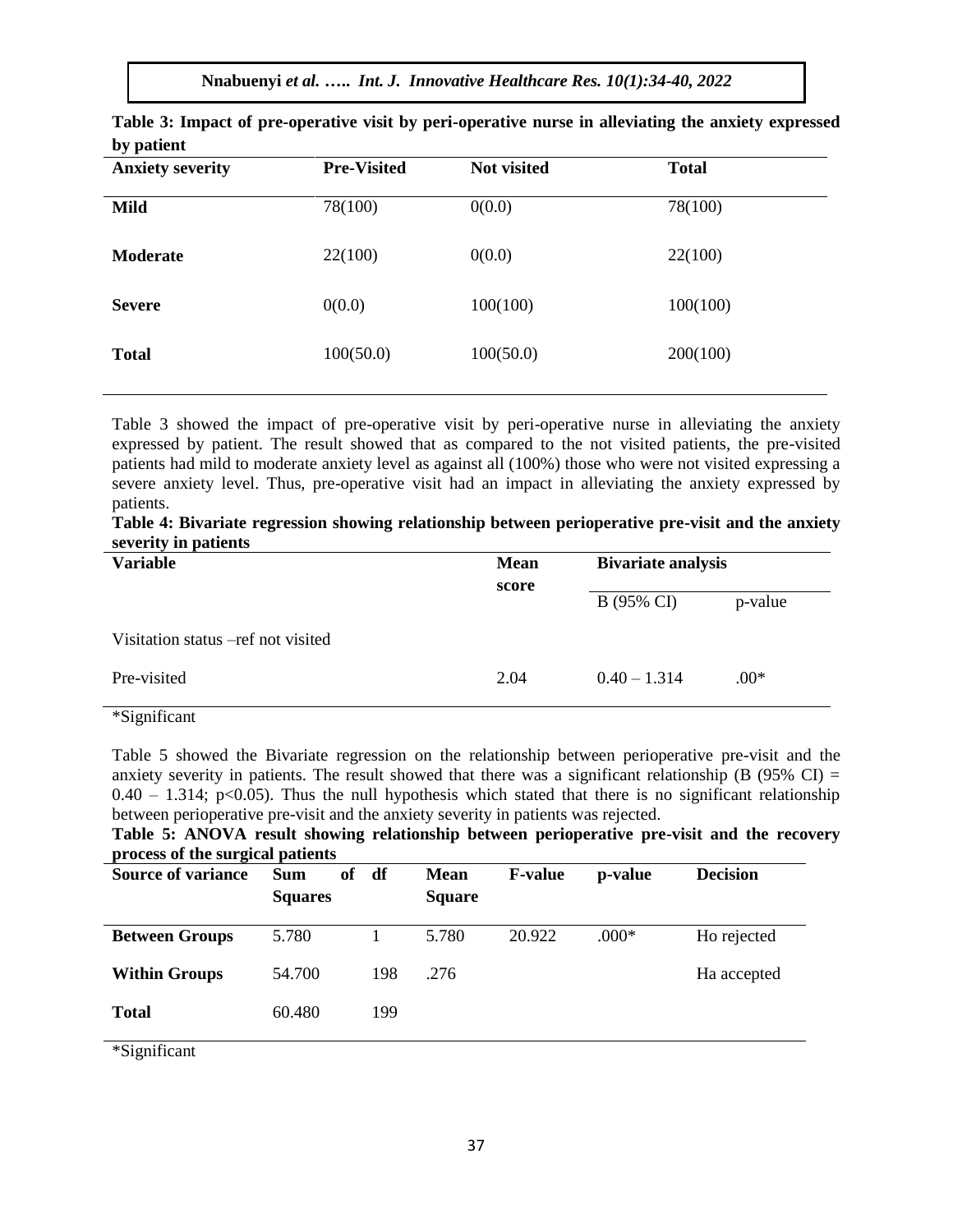Table 5 showed the ANOVA result of relationship between perioperative pre-visit and the recovery process of the surgical patients. The result showed that, there was a significant relationship  $[F(1,198) =$ 20.922, p<0.05]. Therefore, the null hypothesis was rejected and the alternate hypothesis accepted.



#### **Fig 1: Bar chart showing percentage distribution of the recovery period of respondents**

The result in Fig 4 showed the recovery period of the respondents both pre-visited and not-visited. It showed that, 57.2% vs 42.8% of visited and not visited respondents recovered <1 week. Thus, those who had pre-visit had shorter recovery period than the non-visited.

#### **DISCUSSION OF FINDINGS**

The result showed that, the extent to which perioperative nurses pre-visit/counsel their patients was low. This result is not surprising because such observations were made prior to the study which was the drive behind this study to ascertain the observations made with empirical evidence as shown in this study however, this finding is discouraging because it is unexpected. Having been taught that one of the most important duties/functions of the peri-operative nurse in the present dispensation of medico-legal challenges in health care delivery is peri-operative pre-visit and it should be implemented to reduce/prevent avoidable legal battles. Thus, the importance of pre-visit cannot be overemphasized. According to Meeker and Rotrock (1999), a well-planned peri-operative pre-visit enhances a good rapport between the operating room nurse and the patient, this happens as the client uses her communication skills in the interactive process, re-assuring and empathizing with the patient which leads the patient to cast their trust on the nurse, asking questions about the procedure and expressing their fears about the surgery. This gives the operating room nurse the opportunity to learn more about the patient, observe the patient's behavior directly before assuming responsibility for the care of the patient. The nurse achieves that by asking and responding to probing questions about the client. It creates a therapeutic nurse-client relationship.

Table 2 showed that more of the respondents who were pre-visited knew the expected outcome of the surgery and found it easy to cooperate or follow instruction from the surgical team with a proportion of 94.0% and 97.0% respectively as against 11.0% and 88.0% of the non-visited respondents. The result showed that as compared to the not visited patients, the pre-visited patients had mild to moderate anxiety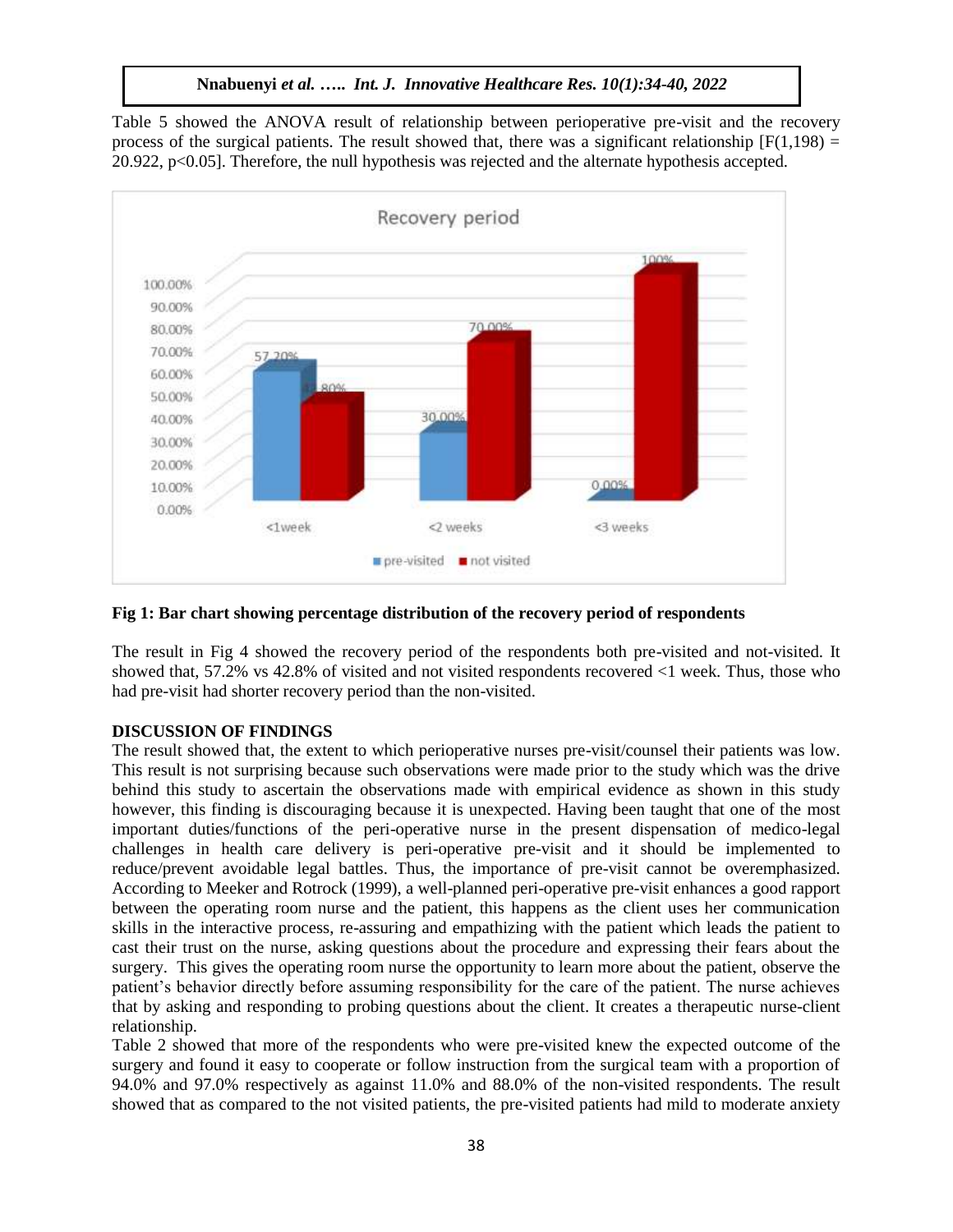level as against all (100%) those who were not visited expressing a severe anxiety level. Thus, preoperative visit had an impact in alleviating the anxiety expressed by patients. It is worthy of note that, peri-operative pre-visit enhances good rapport between client and nurses and this develops through good communication skills, in so doing, patient is able to verbalize his/her fears, asking questions thereby receiving answers that clears misconceptions, this reduces patient anxiety. National Institute of Mental Health (2013). acknowledged that anxiety in elevated level of stress emits chemicals such as adrenaline and cortisone which have serious long-term effect on the body, prolonged anxiety leads to decreased wound healing, decreased immune response, increased risk of infection and electrolyte disturbance, as such the operating room nurse as well as the ward nurses have a duty of care towards the surgical patient to ensure adequate preoperative preparation physically, physiologically, psychologically, spiritually and otherwise to facilitate a positive post-operative outcome.

The ways of improving cooperation between the patients and surgical nurses include: Nurses should be present before surgery, they should be more hospitable, be available to help at all times, be more friendly, nice, patient and tolerant, establish more cordial relationship, acting with more understanding, give room for dialogue between both parties, and nurses should be more caring. By implication, if the peri-operative nurses do their duty particularly in the aspect of pre-visit and counselling, it will help the surgical patients to know what and what is expected of them both before, during and after the surgical process thus, enhancing their cooperation for better outcome. It is also worthy of note that, there is always better ways of doing a thing, hence, the ways of improving the surgical patient's cooperation with the surgical team as provided with empirical evidence in this study should be held with utmost importance and incorporated by the nurses in their interaction with their patients for a better outcome.

The effect of pre-operative information and education on patients' undergoing surgery showed that it makes them to know and understand what to do after surgery. By implication, if peri-operative nurses are effective in carrying out their duty by visiting and counselling their patients before taking them to the theatre, they will have more understanding of what and what to expect and what to do after the surgery to enhance quick recovery. The finding of this study is in consonance with that of Tollefson et al. (2012) who demonstrated that when patients were informed about anticipated pain and some control given over the pain experienced, their apprehension was decreased and tolerated, they were discharged sooner thus, decreasing the length of their hospital stay, this is a sequel to patient education via pre-visit. This finding is in line with American Society of Peri-anaesthesia Nurses (2020), they established that when patients were pre informed about anticipated pain during/ after surgical procedure and some pain control measures given over the pain experienced, their apprehension was decreased and they were discharged sooner, this is a sequel of pre-visit/ pre-surgery education. Furthermore, stressing on the importance of pre-visit, the surgical patients experience anxiety, depression and fear no matter the nature of the surgery, further strengthening the assertion that patients need a nurse to be around them because they see them as a confidant. It is believed that patients welcome a nurse who visit them before surgery and assures them that they will be with them during surgery, and the patients respond well post operatively. He concluded that there is some evidence that patients would want to do with nursing support before, during and after surgery. The finding of this study is also in support of the assertion of Idusogie (2009) who noted in a classroom lecture presentation that, the operating room nurses need to present messages clearly and enthusiastically when asked questions, remember to use non clinical language and stop at intervals to assess the clients learning, providing positive feedback will help client learn and motivate them to be actively involved in the learning process. Adequate information will help to correct misconception, ease fear, and provide clear knowledge needed to prevent stress and anxiety.

#### **CONCLUSION**

Based on the findings of the study, it was concluded that the extent to which peri-operative nurses previsit/counsel their patients before surgery in UPTH was low and the impact of the peri-operative pre-visit was high on the patient's expectation of outcome of the surgery as it makes them have a positive expectation on the outcome, while the impact was low on the cooperation of patients with nurses/surgical